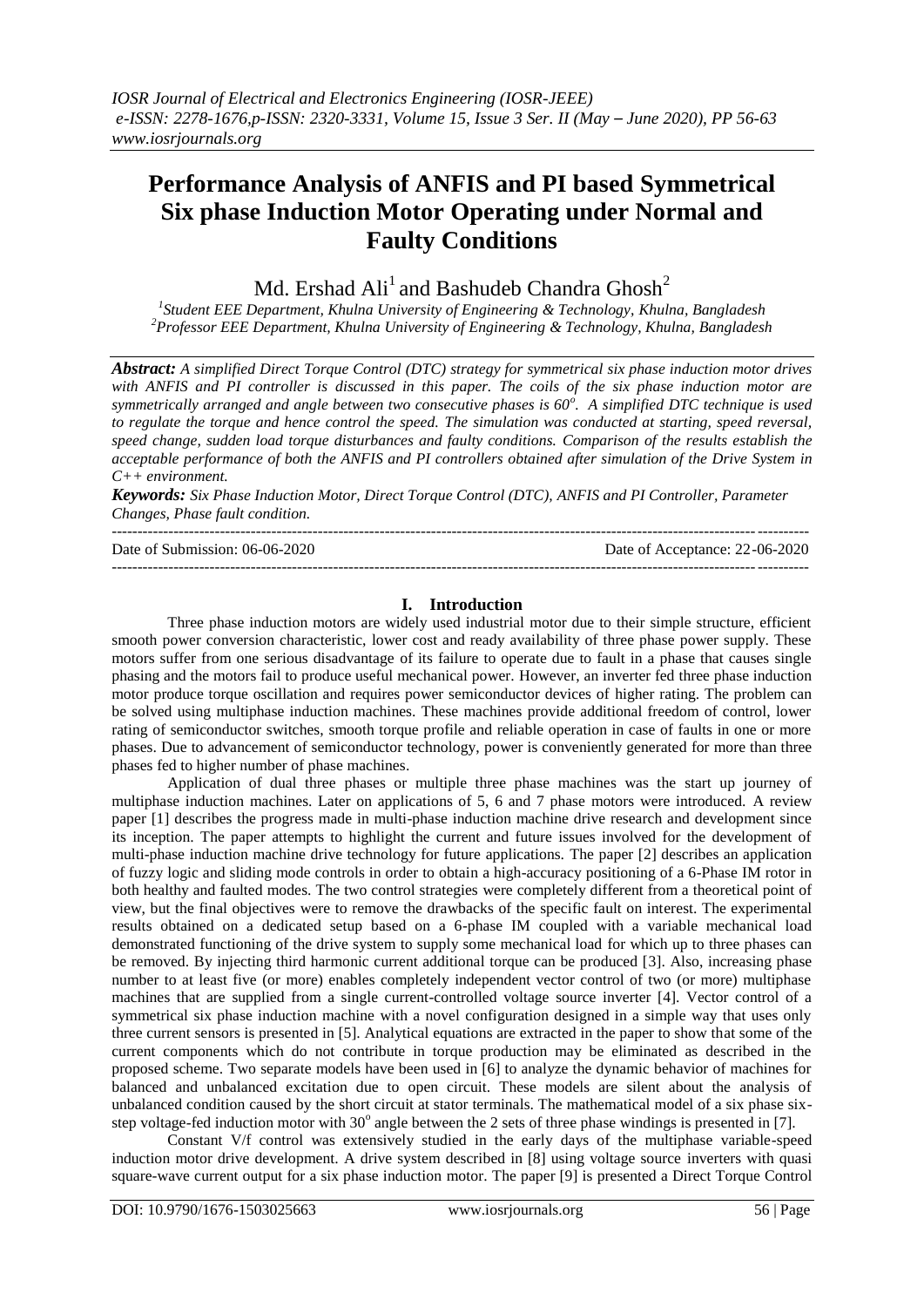for a Six Phase Induction Machine drive using a PI regulator. The control scheme allows direct and independent electromagnetic torque and flux control, selecting an optimal switching vector. The simulation results show that the DTC present a good dynamics performances. A DTC-SVM scheme [10] has been presented for unsymmetrical six-phase IM. The decoupled torque and stator flux is achieved in the IM stator flux field orientation reference frame using conventional PI regulators. In this control scheme, the rotor speed and stator resistance are estimated by simple estimation methods. In addition, the stator phase voltages are estimated by using the SVPWM inverter switching times and the dc link voltage. The paper [11] presents a new configuration for direct torque control (DTC) of six-phase induction motor (SPIM). In it direct torque and flux control are applied to the six phase induction motor using matrix converter with the conventional three-phase source as its input. The proposed DTC scheme for SPIM benefits the advantages of both DTC and matrix converter. The simulation results show the effectiveness of the proposed method in both dynamic and steady state response. Application of DTC is shown in [12]. Their test results demonstrate that torque ripple in six phase induction machine is possible only if a three phase group is open circuited.

Normally used fuzzy inference system (FIS) reflects the actual process of mapping from a given input to output using fuzzy logic. The fuzzy system and neural networks are thought as complementary technologies. The most important reason for combining fuzzy systems with neural networks is to use learning capability of neural network which is an advantage from the view point of a fuzzy system, that additionally facilitate the combined system [13]. Because a neuron-fuzzy system is based on linguistic rules, we can easily integrate prior knowledge in to the system, and this can substantially shorten the learning process. One of the popular integrated systems is an ANFIS (Adaptive Neuro Fuzzy Inference System) [13]. Modern control systems are designed imparting artificial intelligence. This paper investigates on number and shape of membership functions. The study considered four membership functions of which Gaussian function appeared to be the best providing higher degree of accuracy according to their experiment. Adaptive Neuro-Fuzzy Inference System (ANFIS) is a combination of Artificial Neural Network (ANN) and Fuzzy Logic (FL) which is an effective method for predicting motor performance. This model is trained by the Levenberg-Marquardt (LM) training algorithm and performance is compared between ANFIS and Fuzzy PID control system. It also has compared with experimental data based on two- axis inertial stabilized platform [14]. The paper [15] proposes ANFIS based controller and it consists of the combination of Artificial Neural Network (ANN) and Fuzzy Logic (FL), which uses learning techniques to control the PMBLDC motor. The performance of ANFIS depends on only two factors such as number of parameters and shape of membership function. ANN is a system which processes information from one neuron to other neuron like biological neural connected human brain. PI controller is tuned by Ziegler-Nichols method. The performance of drive systems were compared with both control systems. Motor drive system is simulated in a C++ environment in discrete form.

In this paper our objective is to study the functionality of an ANFIS based Direct Torque Control with a simplified algorithm of switching control for the symmetrical six phase induction motor. This multiphase machine has simplified mathematical model and reduced control system complexity. The study covers normal, disturbance and faulty conditions. Simulations results indicate improved performance indicate applicability of the drive system for industrial purposes.

## **II. Mathematical model of the symmetrical six phase induction motor**

A symmetrical six phase induction motor requires a six phase inverter for its excitation. Let us consider a symmetrical six phase induction motor with star-connected stator phase coils. The rotor coils are also assumed star connected. The arrangement of stator coils of such a machine is shown in Fig1. The rotor is star connected and the machine is fed from a six phase inverter having six legs marked as 1,2,3,4,5 and 6. The motor inverter system of a symmetrical six phase machines shown in Fig. 2. It is to be noted that the coils of a six phase induction motor are symmetrically arranged and angle between two consecutive phases is  $60^\circ$ .



For symmetrical six phase induction machines all the coils are identical. Mathematical modeling is done neglecting the flux fringing and saturation. Parameters are also considered constants. Under this condition, **c**onsidering power invariant transformation we can write the following generalized transformation: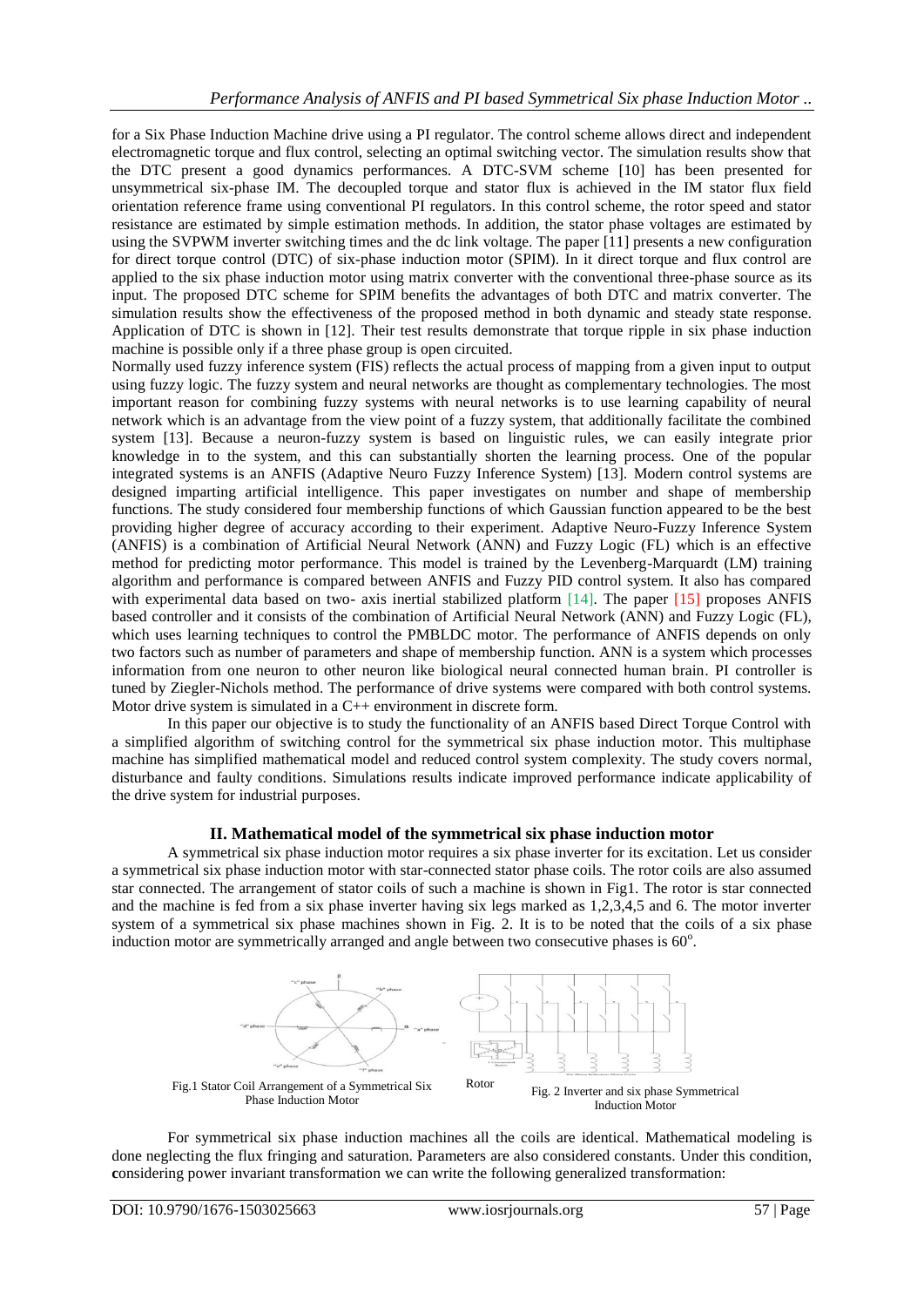$$
\begin{bmatrix} Y_a \\ Y_\beta \\ Y_0 \end{bmatrix} = \sqrt{\frac{2}{6}} \begin{bmatrix} 1 & \cos\alpha & \cos 2\alpha & \cos 3\alpha & \cos 4\alpha & \cos 5\alpha \\ 0 & \sin\alpha & \sin 2\alpha & \sin 3\alpha & \sin 4\alpha & \sin 5\alpha \\ 0.5 & 0.5 & 0.5 & 0.5 & 0.5 \end{bmatrix} \begin{bmatrix} Y_a \\ Y_b \\ Y_c \\ Y_d \\ Y_d \\ Y_f \end{bmatrix}
$$
 (1)

Where, angle between two consecutive phases is  $\alpha = 60^\circ$  for symmetrical six phase machine. For control system design purpose multiphase induction machines are described in synchronously rotating dq arbitrary frame. The stator voltage equations of the six phase induction machine can be written as:

$$
\nu_{ds} = R_s i_{ds} + \frac{d}{dt} \psi_{ds} - \omega_e \psi_{qs}
$$
\n
$$
\nu_{ds} = P_i i_{ds} + \frac{d}{dt} \psi_{ds} + \omega_e \psi_{qs}
$$
\n(2)

$$
\nu_{qs} = R_s i_{qs} + \frac{a}{dt} \psi_{qs} + \omega_e \psi_{ds}
$$
\n<sup>(3)</sup>

Similarly, the rotor circuit equations are written as:

$$
\nu_{dr} = R_r i_{dr} + \frac{d}{dt} \psi_{dr} - (\omega_e - \omega_r) \psi_{qr}
$$
\n
$$
\nu_{dr} = R_i i_{r-1} d_{r} \psi_{dr} + (\omega_r - \omega_r) \psi_{rr}
$$
\n(4)

$$
\nu_{qr} = R_r i_{qr} + \frac{u}{dt} \psi_{qr} + (\omega_e - \omega_r) \psi_{qr}
$$
\n<sup>(5)</sup>

The flux linkage expressions are written as

$$
\psi_{ds} = l_{ls} i_{ds} + L_m (i_{ds} + i_{dr}) \tag{6}
$$

$$
\psi_{dr} = l_{lr} i_{dr} + L_m (i_{ds} + i_{dr})
$$
\n(7)

$$
\psi_{qs} = l_{ls} i_{qs} + L_m (i_{qs} + i_{qr})
$$
\n
$$
\psi_{qr} = l_{lr} i_{qr} + L_m (i_{qs} + i_{qr})
$$
\n(8)

In stationary reference frame  $\alpha$ -β the voltage equations in stator and rotor side are:

$$
\begin{aligned}\n v_{\alpha s} &= R_{S} i_{\alpha s} + p \psi_{\alpha s} \\
v_{\beta s} &= R_{S} i_{\beta s} + p \psi_{\beta s} \\
v_{0s} &= R_{S} i_{0s} + p \psi_{0s} \\
v_{\alpha r} &= R_{r} i_{\alpha r} + p \psi_{\alpha r}\n \end{aligned}
$$
\n(10)\n(11)\n(12)\n(13)

$$
v_{\beta r} = R_S i_{\beta r} + p \psi_{\beta r}
$$
 (14)

Where the flux linkages can be written as;

$$
\psi_{\alpha s} = l_{ls} i_{\alpha s} + L_m (i_{\alpha s} + i_{\alpha r})
$$
\n
$$
\psi_{\beta s} = l_{ls} i_{\beta s} + L_m (i_{\beta s} + i_{\beta r})
$$
\n(15)

$$
\psi_{\alpha r} = l_{ls} i_{\alpha r} + L_m (i_{\alpha s} + i_{\alpha r})
$$
  
\n
$$
\psi_{\beta r} = l_{ls} i_{\beta r} + L_m (i_{\beta s} + i_{\beta r})
$$
\n(17)  
\n(18)

Where,  $L_m = \frac{n}{2}$  $\frac{n}{2}$  *M* and *M* is the maximum value of the stator to rotor mutual inductances in the phase-variable model. The torque equation used for simulation model in general is written as:

$$
T_d = \sqrt{\frac{6}{2}} P_p \left( \psi_{\beta r} \left( \psi_{\alpha r} - L_m i_{\alpha s} / L_r \right) - \psi_{\alpha r} \left( \psi_{\beta r} - L_m i_{\beta s} / L_r \right) \right) \tag{19}
$$

With  $T_l$  as load torque, J as inertia coefficient and B as friction coefficient at motor mechanical speed  $\omega_m$ , the torque balance equation is given by

$$
T_d = T_l + J \frac{d\omega_m}{dt} + B\omega_m \tag{20}
$$

The state space representation of the system for simulation is described below in matrix form with two stator currents and two rotor flux linkages as state variables.

$$
\frac{d}{dt} \begin{bmatrix} i_{\alpha s} \\ i_{\beta s} \\ \psi_{\beta r} \end{bmatrix} = \begin{bmatrix} \frac{-R_s}{\sigma L_s} + \frac{R_r(1-\sigma)}{\sigma L_r} & 0 & \frac{L_m}{\sigma L_s L_r} \frac{R_r}{L_r} & \frac{L_m}{\sigma L_s L_r} \omega_r \\ 0 & \frac{-R_s}{\sigma L_s} + \frac{R_r(1-\sigma)}{\sigma L_r} & \frac{L_m}{\sigma L_s L_r} \omega_r & \frac{L_m}{\sigma L_s L_r} \frac{R_r}{L_r} \\ L_m \frac{R_r}{L_r} & 0 & \frac{R_r}{L_r} & -\omega_r \\ 0 & L_m \frac{R_r}{L_r} & \omega_r & \frac{R_r}{L_r} \end{bmatrix} \begin{bmatrix} i_{\alpha s} \\ i_{\beta s} \\ i_{\beta s} \\ i_{\beta r} \end{bmatrix} + \frac{1}{\sigma L_s} \begin{bmatrix} v_{\alpha s} \\ v_{\beta s} \\ 0 \\ 0 \end{bmatrix}
$$
(21)

Where,  $\sigma = \frac{1 - L_m^2}{l_m}$  $\frac{u - u_m}{u_{s}}$  and  $v_{\alpha s}$  and  $v_{\beta s}$  are the equivalent two phase voltages.

## **III. Direct torque control of symmetrical six phase induction machine**

Direct Torque Control of Induction Machines requires flux error, torque error and flux position for its implementation. For this reason actual value of flux and torque need to be calculated. The actual values are calculated sensing the physical variables such as phase voltages and currents. From the actual values of phase variables the stationary two phase quantities are calculated using transformation in (1).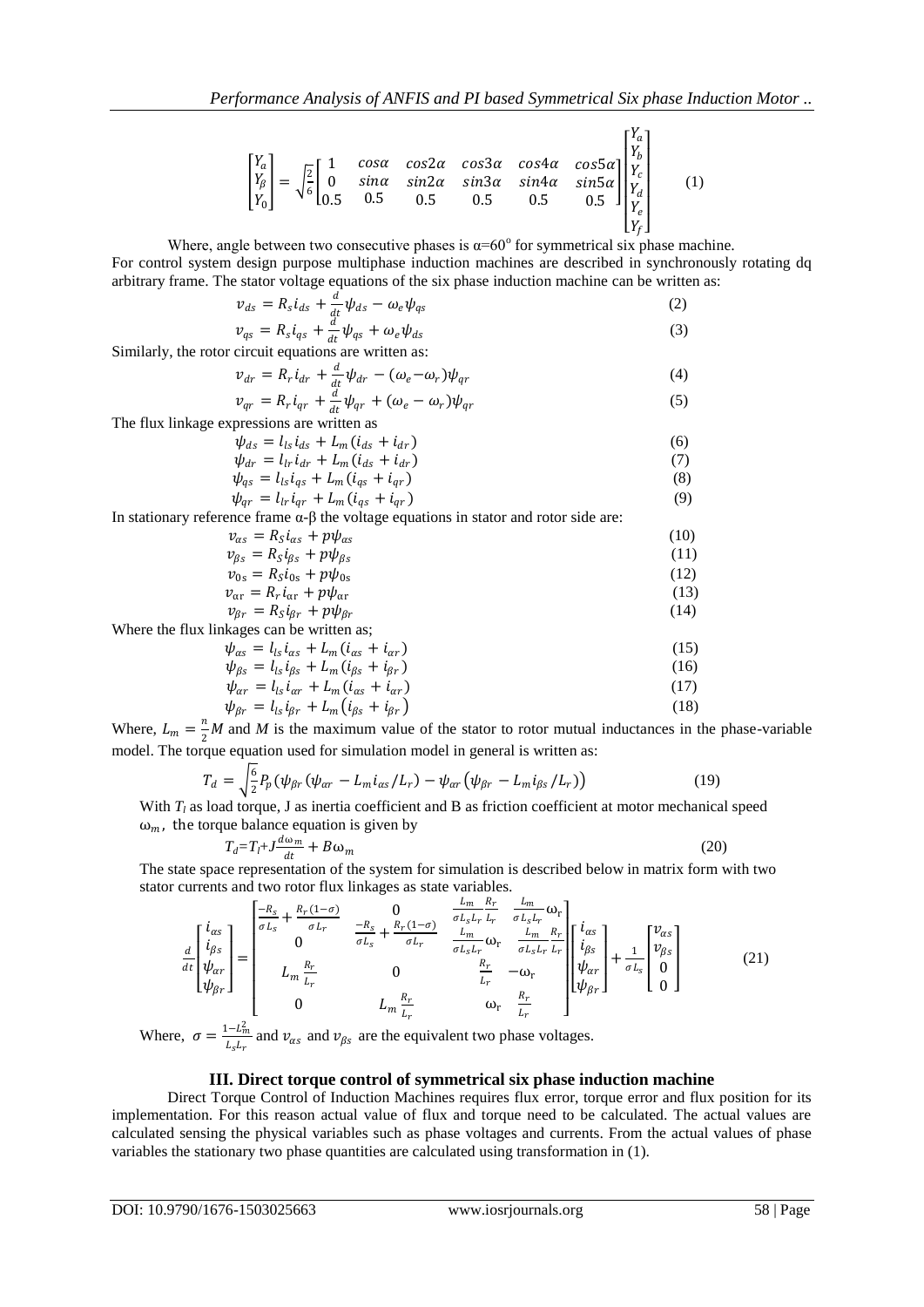## **3.1 Stator flux calculation**

It is normal practice for DTCof induction motors is to use rotor flux as reference and actual value. The actual values of stator flux components are calculated using the following equations:

$$
\psi_{as} = \int (v_{as} - R_S i_{as}) dt
$$
\n
$$
\psi_{\beta s} = \int (v_{\beta s} - R_S i_{\beta s}) dt
$$
\n(22a)\n(22b)

The actual rotor flux components are given by:  
\n
$$
\psi_{\alpha r} = \left(\frac{L_r}{L_m}\right) \psi_{\alpha s} - \sigma L_s I_{\alpha s}
$$
\n(23a)

$$
\psi_{\beta r} = \left(\frac{L_r}{L_m}\right)\psi_{\beta s} - \sigma L_s I_{\beta s} \tag{23b}
$$

Magnitude of actual rotor flux is calculated as:

$$
\psi_r = \sqrt{\psi_{\alpha r}^2 + \psi_{\beta r}^2} \tag{24}
$$

## **3.2 Angular position of flux vector**

The sector is determined from position of rotor flux position.<br>The angular position  $\theta$  of the states flux vector is calculated as: The angular

$$
\theta = \tan^{-1} \frac{\psi_{\beta r}}{\psi_{\alpha r}}
$$
 (25)

## **3.3 Torque calculation by the controller**

The controller calculates the developed torque using only the stator variables those can be measured and is given by the following equation:

$$
T_{ed} = \frac{\sqrt{3}}{2} P_p \left( \psi_{\alpha s} i_{\beta s} - \psi_{\beta s} i_{\alpha s} \right) \tag{26}
$$

## **3.4 Voltage Vectors and Switching Table**

For a symmetrical six phase machine distinctly we have six voltage vectors shown in Fig.3. The six voltage vectors are calculated based on six bit digital system with upper switches "ON=1" and lower switches "ON=0" thus generating binary number converted to decimal values as indicated below the switching table. Switching Table 1 is required for DTC operation.



**Fig.3** Voltage Vectors of a Symmetrical Six Phase Induction Motor

| Δψ          | $\Delta T_e$ | Sector1 | Sector2 | $\sim$<br>Sector3 | Sector4 | Sector <sub>5</sub> | Sector6 |
|-------------|--------------|---------|---------|-------------------|---------|---------------------|---------|
| $-1$ or $0$ |              |         |         |                   |         |                     |         |
|             |              |         |         |                   |         |                     |         |
|             |              |         |         |                   |         |                     |         |
| $+1$        |              |         |         |                   |         |                     |         |
|             |              |         |         |                   |         |                     |         |
|             |              |         |         |                   |         |                     |         |

DTC Switching Table 1

1,2,3,.. are voltage vectors. Digital values of voltage vectors are V<sub>1</sub>=49; V<sub>2</sub>=56; V<sub>3</sub>=28; V<sub>4</sub>=14; V<sub>5</sub>=7;

## **3.5 Reference Values Generated by the Controller**

In this study we consider only operation in the base speed region and reference flux is assumed constant. The reference torque is calculated from the speed error using an ANFIS type controller that provides promising result. The sensing, axes transformation, error processing, sector searching and switching logic generation are done to implement the DTC control scheme as shown in Fig.4 below.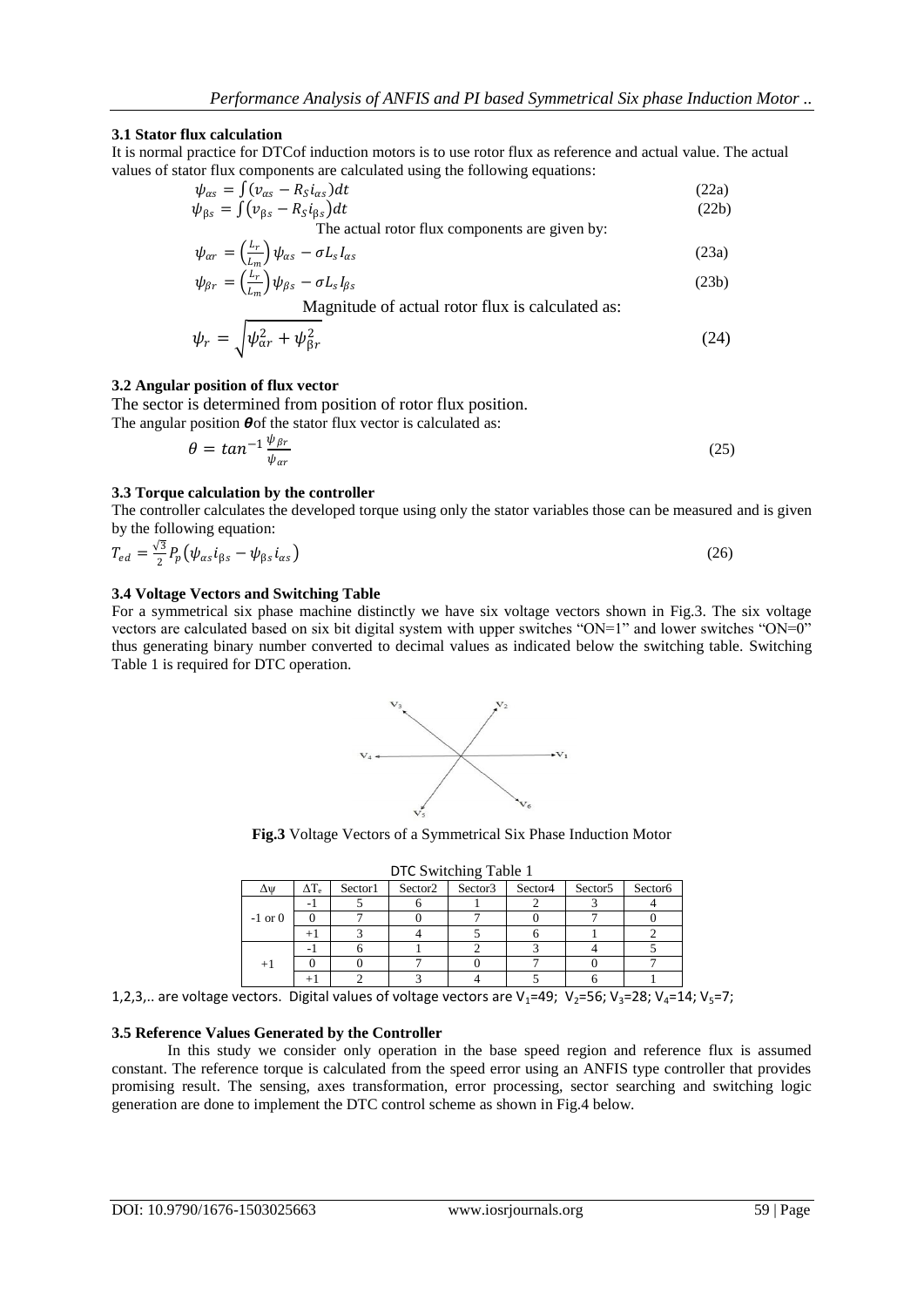

**Fig. 4** Control Circuit Block Diagram

## **IV. Simulation results**

The drive system was simulated in computer program C++ software using code block. The ANFIS and PI controllers are tuned under different operating conditions and plotting the curve using Origin 8.0 software package. The six phase machine performance were tested under starting condition, speed reversal, speed variation, load torque change and fault condition.

## **4.1 Starting transient**

The motor performance tested from rest condition with load torque 0.5 Nm and reference speed 1432.4 rpm for ANFIS and PI controller. The motor drive with ANFIS reach the set speed at 0.36sec and with PI controller reach the set speed at 0.97sec shown in Fig.5(a) and Fig.5(b). From Fig.5 (a) of ANFIS controller observed that there is no overshoot, undershoot or oscillation and taken less time to compare with PI controller of Fig.5 (b). The torque characteristics much better in ANFIS controller and variation of developed torque higher in PI controller which depicted in Fig.5(c) and Fig.5 (d). Both the controller the rotor flux profile are very similar shown in Fig.5 (e) and Fig.5 (f).

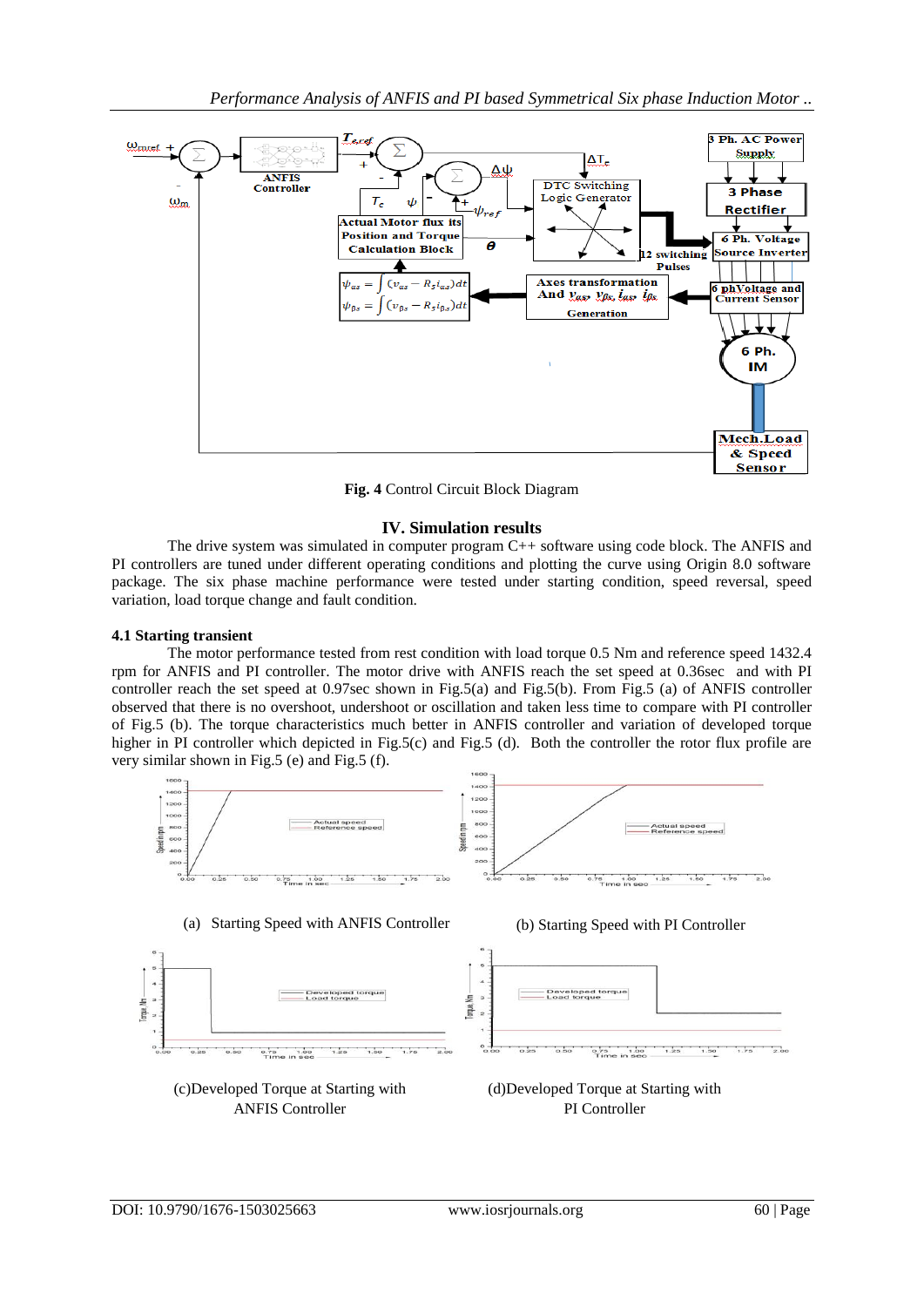

induction motor with ANFIS and PI controller

## **4.2 Speed reversal**

Both the drive systems were tested for speed reversal. The motors were running at steady state and set speed command was applied from +954 rpm to -954 rpm. The drive with ANFIS controller required 4.5 sec and PI controller take more time to reach reference speed of -954 rpm which presented in Fig.6 (a) and Fig.6(b). The torque characteristics with ANFIS controller is better than PI and less variation with ANFIS controller also shown in Fig.6(c) and Fig.6 (d). The rotor field angle for the controller depicted in Fig.6 (e) and Fig.6 (f).



## **4.3 Sudden load torque change**

The drive performance was tested for sudden load torque change. The motor was running with a set speed of 1432 rpm and load torque  $0.5$  Nm. At time t=1.5 sec the load torque was suddenly increased from  $0.5$ to 3.0 Nm for both the controllers. Both the drive systems overcome the sudden load change without any speed oscillations as shown in Fig.7 (a) and Fig.7 (b). Also the torque characteristics are shown in Fig.7(c) and Fig.7 (d).No speed oscillation is observed. Slip speed for load torque disturbance with ANFIS controller are presented in Fig.7 $(e)$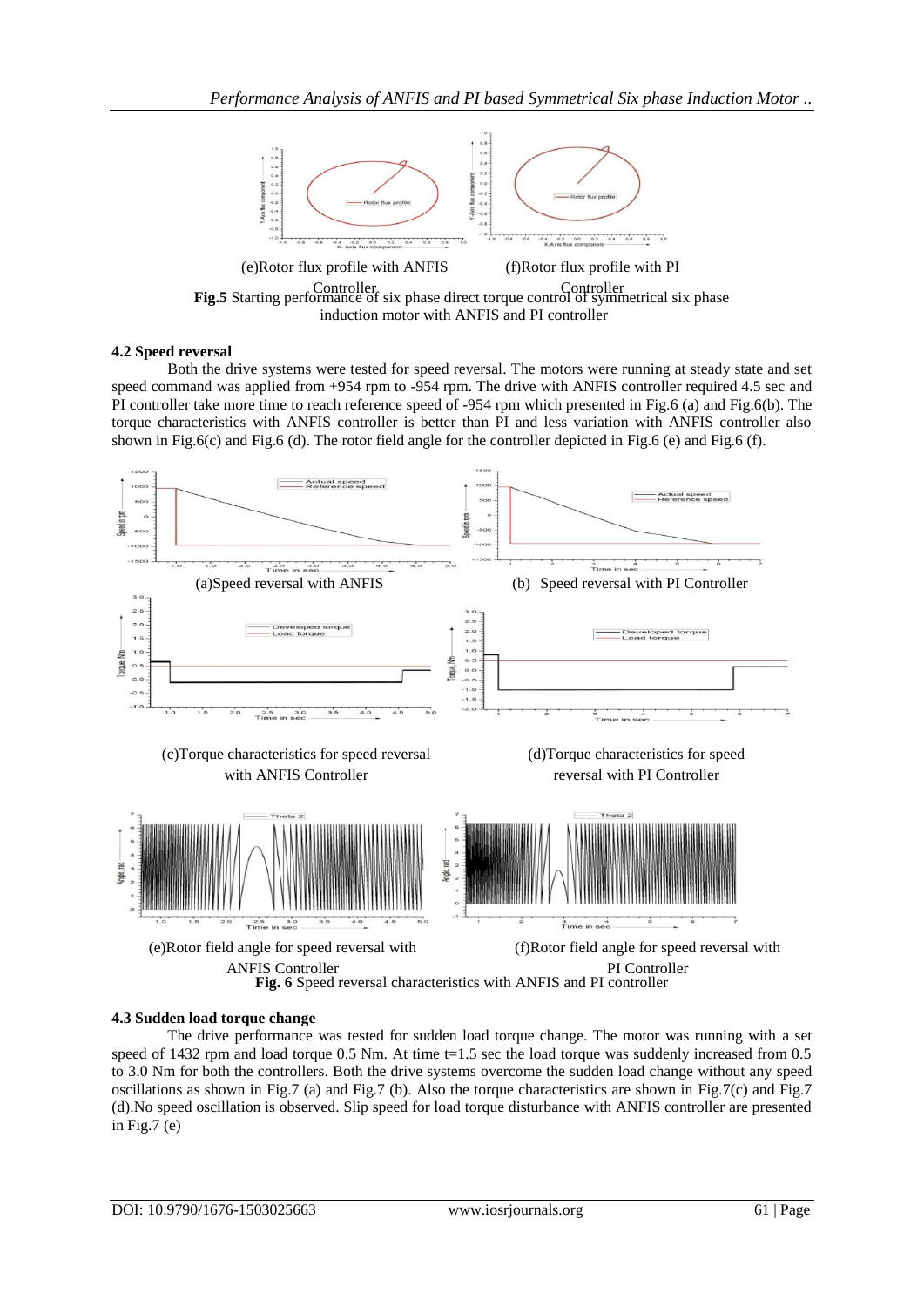

**Fig. 7** Effect of sudden load torque disturbance with ANFIS and PI controller

## **4.4 Speed variation**

Both the drive system running at steady state at a speed of 955 rpm. At time t=1.0 sec the new set speed was adjusted to 1432 rpm for both the controller. The drive with ANFIS controller taken to less time to reach the reference speed which presented in Fig.8 (a) and Fig.8 (b). The developed torque also fast in stable condition compare with PI controller depicted in Fig.8 (c) and Fig.8 (d). The Rotor flux profile for both the controllers are identical as shown in Fig.8 (e) and Fig.8 (f).



**Figure 8:** Drive performance at speed variation with ANFIS and PI controller

## **4.5 Performance with asymmetrical operation (one phase open due to fault)**

The drive system were tested under fault conditions created one of six phases open at  $t=1.5$ sec for the controller. The speed response for ANFIS and PI controller is identical and no change in speed due to opening "a" phases (ie. Va=0) which is shown in Fig.9 (a) and Fig.9 (b). The shape of the developed torque curve is also unaffected due to sudden fault condition as depicted in Fig.9 (c) and Fig.9 (d).This indicates the advantages for multiphase machines for reliable operation. The phase voltages for both controller presented in Fig.9 (e) and Fig.9 $(f)$